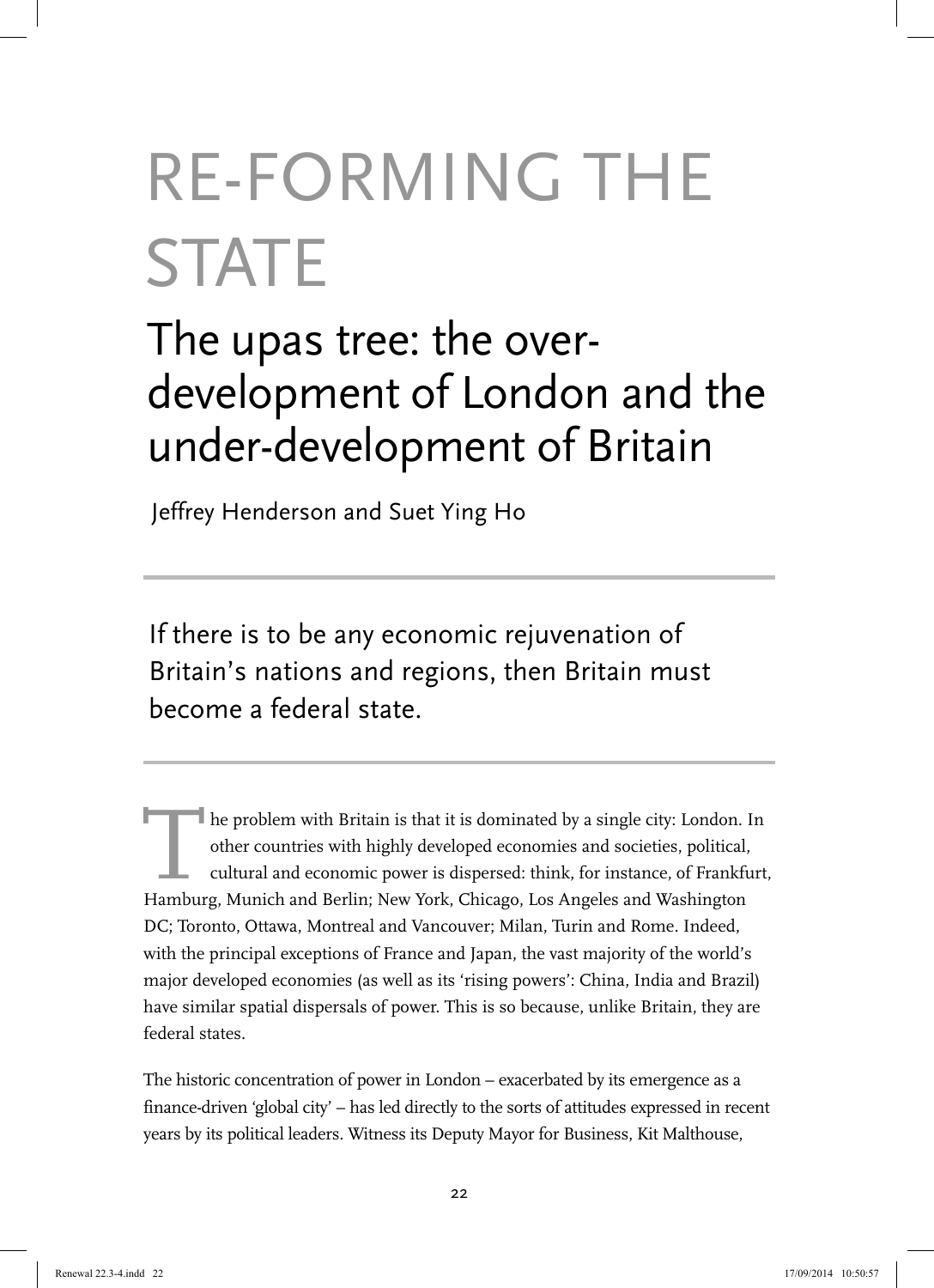arguing in September 2013 that it would be more beneficial to the economies of Scotland, Wales and Northern Ireland if their governments spent their tourism budgets on promoting London, rather than their own nations (Boffey, 2013). In this, Malthouse was merely echoing his boss, London Mayor, Boris Johnson, who a year earlier had suggested to *The Huffington Post* that 'a pound spent in Croydon is of far more value to the country than a pound spent in Strathclyde' (*Guardian* 29.4.2012).

Putting to one side the metropolitan arrogance vis-à-vis the British nations (and, implicitly, English regions) that these suggestions reflect, they expose the trickledown notions that underlie much mainstream thinking (of whatever political stripe) about London's economic relations with the rest of the country. What's good for London is good for Britain!

That conception, however, is highly contentious. The argument developed here starts from a more adequate understanding of reality and mobilises the Indonesian upas tree to symbolise London's relation to Britain. The upas tree is a plant whose widespread branches produce a toxic sap that kills off anything that attempts to grow beneath them. London, historically but especially today, seems to have acted like the upas in respect to the rest of the country (1). Economically, politically, socially and culturally, London has become grossly over-developed and a consequence of its development process has been the systematic under-development of the rest of Britain. While London has helped to under-develop the British nations and regions asymmetrically, in England it is the North that has been most affected.

This article presents evidence to support the argument that London's over-development and Britain's under-development are two sides of the same coin. In so doing it focuses particularly on the North of England. It argues that while the dire economic circumstances of many of England's regions and Britain's nations are associated with the grossly unbalanced structure of the British economy, the latter is, in itself, a function of the centralisation of the British state. It goes on to investigate the regional consequences of state centralisation and ultimately argues that any prospect of substantial and sustainable economic rejuvenation in the regions and nations (whether or not Scotland remains in the union (2)), will depend on the re-formation of Britain as a federal state.

# **London and British under-development**

Metropolitan and British government spokespersons undoubtedly would agree that parts of Britain are 'under-developed' relative to London and the South East and, in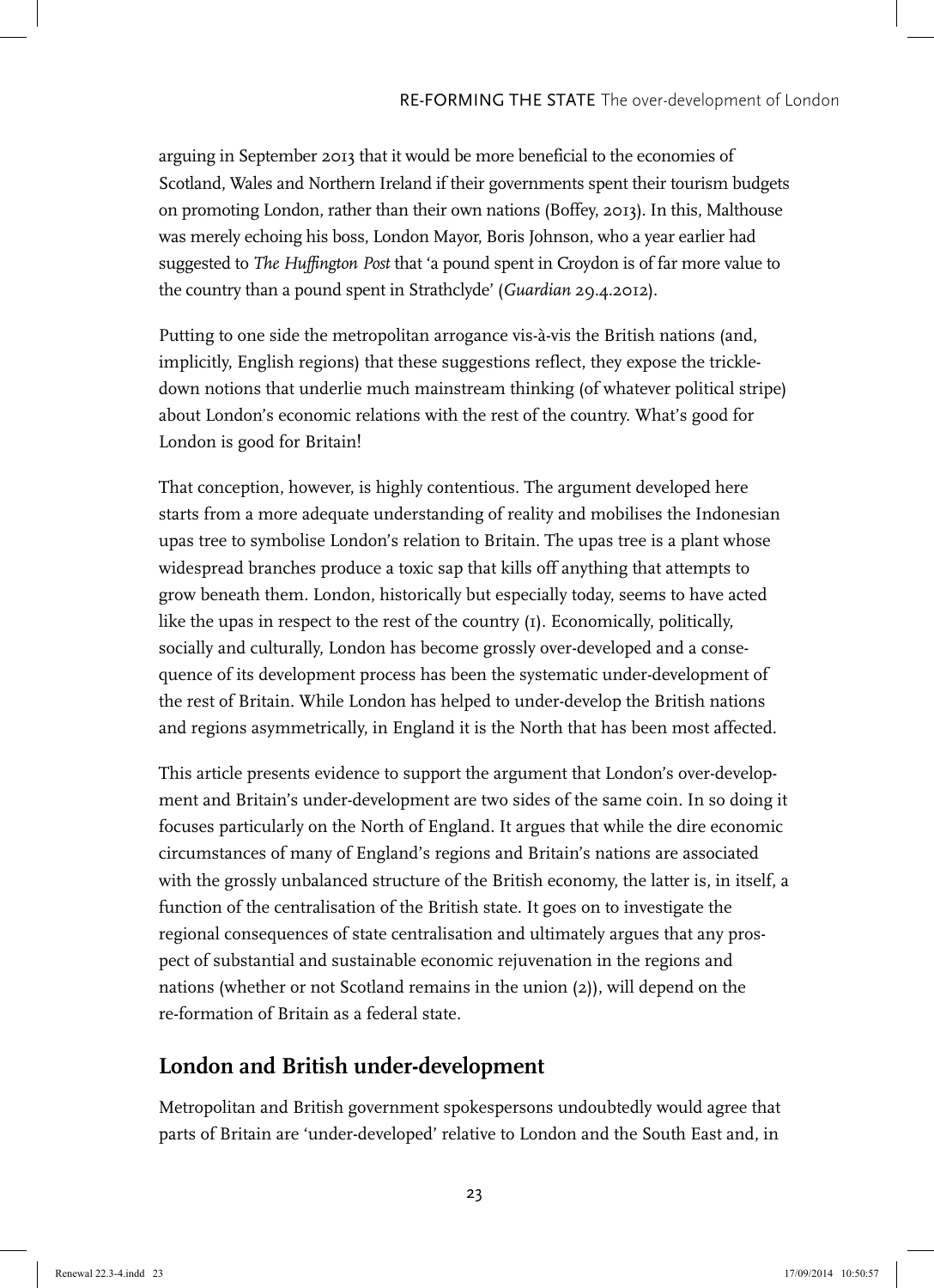the context of England, would probably dress this up in the language of the 'North-South divide'. They would be quick to point out, however, that London is the economic powerhouse of Britain and thus essential to national prosperity. Indeed, there is plenty of evidence to suggest they would be right.



*Figure 1 Regional Gross Value Added (GVA) as Percentage of UK, 2011-12*

Source: ONS Region and Country Profiles: Key Statistics 19 June 2013

For instance, if we take gross value added (GVA measures the contribution of an individual producer, industry or sector to the UK economy) as a rough proxy for regional economic vitality, then we can see from Figure I that in 2011 London accounted for 22 per cent of the British total while, for instance, the North of England (that is, the North East, North West and Yorkshire and Humberside taken together) accounted for 19 per cent and the Midlands (West and East together) for 13 per cent (3). Not much in it one might think, at least between the North and London, until we realise that the North, with a population of nearly  $15$  million, has around  $83$ per cent more people than London (population, 8.2 million). Consequently London has a far higher GVA per head of population than the North (or, indeed, than anywhere in the country). There are good reasons for this – the higher proportion of people in the most economically productive age groups (partly thanks to London's migrant workers) and generally higher levels of education being among them – but they do not fully explain the significant discrepancies involved. And if we reverse the logic implicit here, we can see how the North's GVA/economic vitality in relation to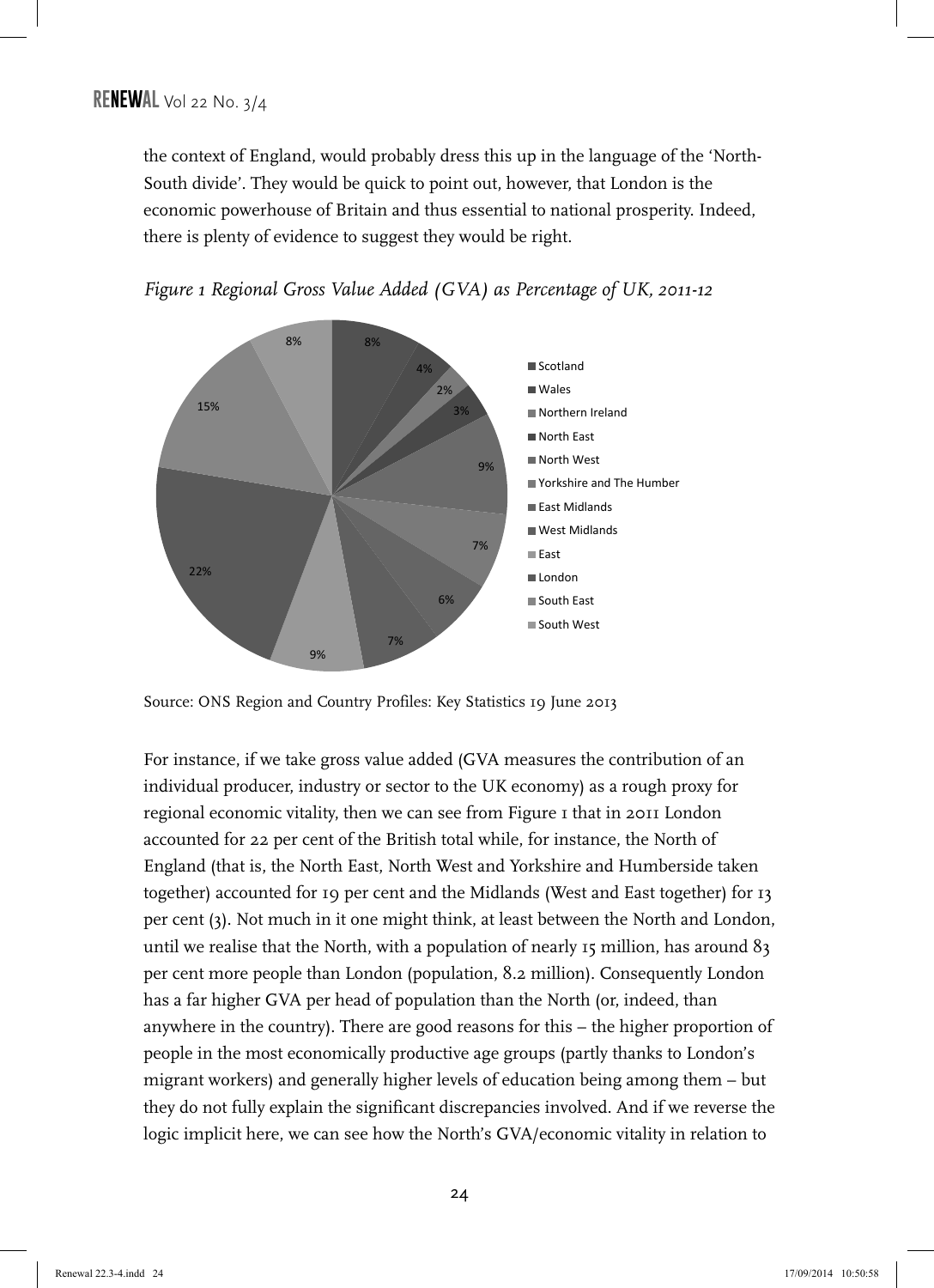its population size, is in fact a measure of the North's (and in varying degrees the rest of the country's) economic under-development relative to London.

So what are the reasons for regional under-development? Unless we assume that the peoples of the North, Scotland, Wales, the Midlands, the South West etc. are lazy and congenitally less intelligent than their London counterparts, there are three key questions that need to be asked: how did this economic under-development occur; what are the processes that reproduce it today; and what should be done about it?

# **Social and political origins of our current condition**

In our references to London we need to make it clear that throughout this paper our concern is not with the vast majority of London's population. Some of that city's communities are as economically and socially dispossessed as any in the country. Our concern is with a particular social class configuration that is spatially rooted in London and its immediate hinterland and that has come to dominate Britain's economic, political and cultural life. Our analysis begins with the historical origins of that metropolitan class configuration.

In their book, *British Imperialism*, Peter Cain and Tony Hopkins (2002) show that from the late seventeenth century through to the 1960s and beyond, the fortunes of London's economic and political elites were inextricably linked to Empire. Coming from the same class backgrounds (aristocratic and upper middle class) and educated at the same private schools, they emerged as 'gentlemanly capitalists' seeking the quick and easy routes to wealth afforded by the opportunities for financial and commercial speculation that was the British Empire. Not for them the hard work of industrial entrepreneurship with its benefits only in the longer term. That was for the 'strange' people (with even stranger accents) from Wolverhampton and Bolton and from Doncaster, Sunderland and Greenock.

Though the British Empire was fatally weakened by the legacies of the Second World War and killed off in the 1950s and 1960s, the penchant of London's economic elite for financial and commercial speculation was not. On the contrary, it went from strength to strength as London became a global city and financial services, in particular, became proportionately an ever more important component of its economy. Kept in check by national and international controls on currency and investment flows until the early 1980s, London's banks and other financial institutions were released by the Thatcher government – and every succeeding one – to help build, not merely in Britain but worldwide, what Susan Strange (1986) termed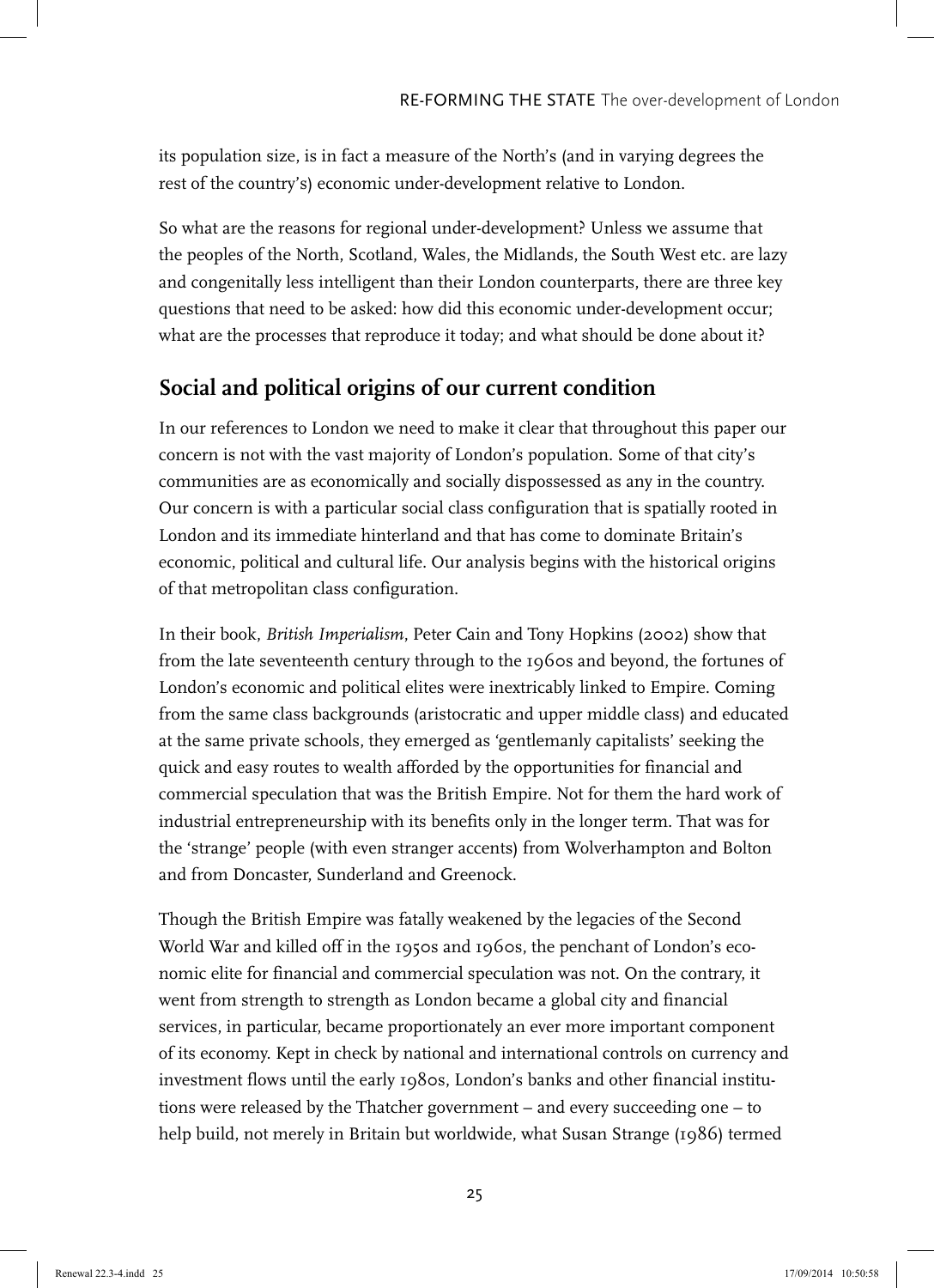'casino capitalism'. Inherently unstable and destructive, privileging wealth and greed over all other values and dubbed 'socially useless' by the former head of the Financial Services Authority, Adair Turner, by 2008 its consequences were laid bare for all to see.

London-centred financial services had played a key role in the decline of Britain's industrial base (those economic sectors essential to the vitality of the Midlands, the North, Scotland, Wales and Northern Ireland) long before the onset of Thatcherite neo-liberalism. Though not the only destructive corporate influences, as Best and Humphries (1986) show, from the late nineteenth century through the inter-war period, when British manufacturing companies were coming under increasing pressure from US, German and other competitors, British financial institutions – because of their obsession with short term profitability – refused to become engaged in helping to drive the long term industrial restructuring that was needed:

'(It) was in its inability to become a dynamic force in the reorganisation of basic industry that, in comparative and relative terms, the British financial system "failed"' (Best and Humphries, 1986, 237).

To this failure we might add another: the failure of successive British governments – both before and after 1945 – to encourage and ensure that financial institutions became committed to helping build the long-term (and necessarily innovationdriven) competitiveness of the British economy. This certainly happened in the US, Germany, France and subsequently Japan and South Korea, among many others. So why not in Britain? Why, in other words, have our governments allowed British financial institutions, over a considerable period of time, to engage in investment decisions and practices that are contrary to the interests of the vast majority of the population (and, as such, are essentially unpatriotic)? The answer, in part, lies in the peculiarities of the configuration of elite political-economic interests and power that is encapsulated in London.

Today, the legacies of this double failure are even more serious. London's financial institutions – unlike those of Germany, France or Japan – remain wedded to speculative rather than productive investment and to global investment opportunities rather than those likely to directly benefit the majority of the British population. With lobbying power organised via the shadowy (and possibly shady) operations of the City of London Corporation – which has an informal (but effective) right of veto over government legislation that might adversely affect financial interests (Glasman, 2012) – it is hardly surprising that the influence of financial institutions over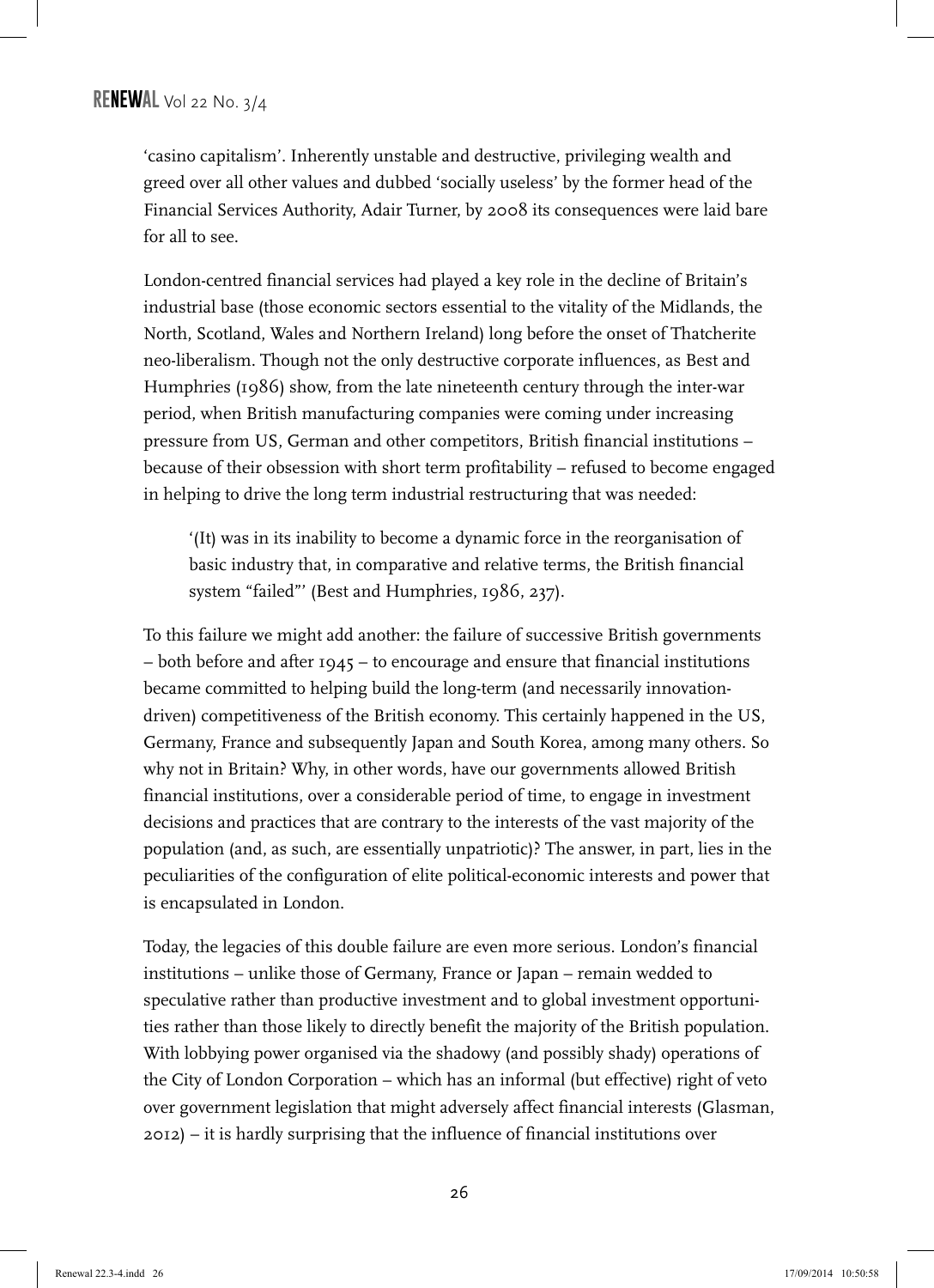successive governments, whatever the party in office, has been maintained. The consequence has been that with the partial exceptions of the Attlee and Wilson administrations in the late 1940s/early 1950s and 1960s respectively, national economic policy has continued to be predominantly fashioned in the interests of London's internationally-oriented elite groups. Now integrated with other Londonbased, but non-domiciled members of what Leslie Sklair (2001) calls the 'transnational capitalist class', these groups continue to thrive on financial and, since the 1980s in particular, property-market speculation.

The interests of this London elite are, of course, special interests. Justified by neo-classical, 'free-market' economic theory, however, government after government, directly or implicitly, has claimed that protecting and enhancing these special interests is, in fact, in the 'national interest'. The refusal of the current government to break up the big banks after the 2008 crisis, countenance EU restrictions on management bonuses or the introduction of a 'Tobin tax' (designed to limit perpetual asset churning and thus large scale investment risk), are but the latest indications that when it comes to economic policy, the default position of British governments is to act in the interests of speculators.

Just as financial and property market speculation is not in the interests of even the majority of London's population, it is certainly not in the interests of the populations of the North or of other regions. But because Britain has a centralised state, and successive Westminster governments have developed policies for the British economy as a whole that, at root, have predominantly addressed the narrow interests of the London elites, most of Britain – with its dramatically different regional economic structures and needs – has been subject to inappropriate economic policies. What the rest of the country needs is policies and financial arrangements that help drive productive and innovative activities; the only sort capable of delivering high wage economies with low levels of inequality. In the absence of such policies – in other words in the absence of strategic economic planning – British companies have been left largely to their own devices. As a result, the 'financialised mentality' of most British senior managers and their obsessions with increasing 'shareholder value' have been allowed free rein. From this lethal combination of a centralised state with a peculiarly British 'gentlemanly capitalism' – now entrenched in its neo-liberal form – has come the lot of the majority of the peoples of the North, the Midlands, Scotland and other parts of Britain: economic and social dispossession.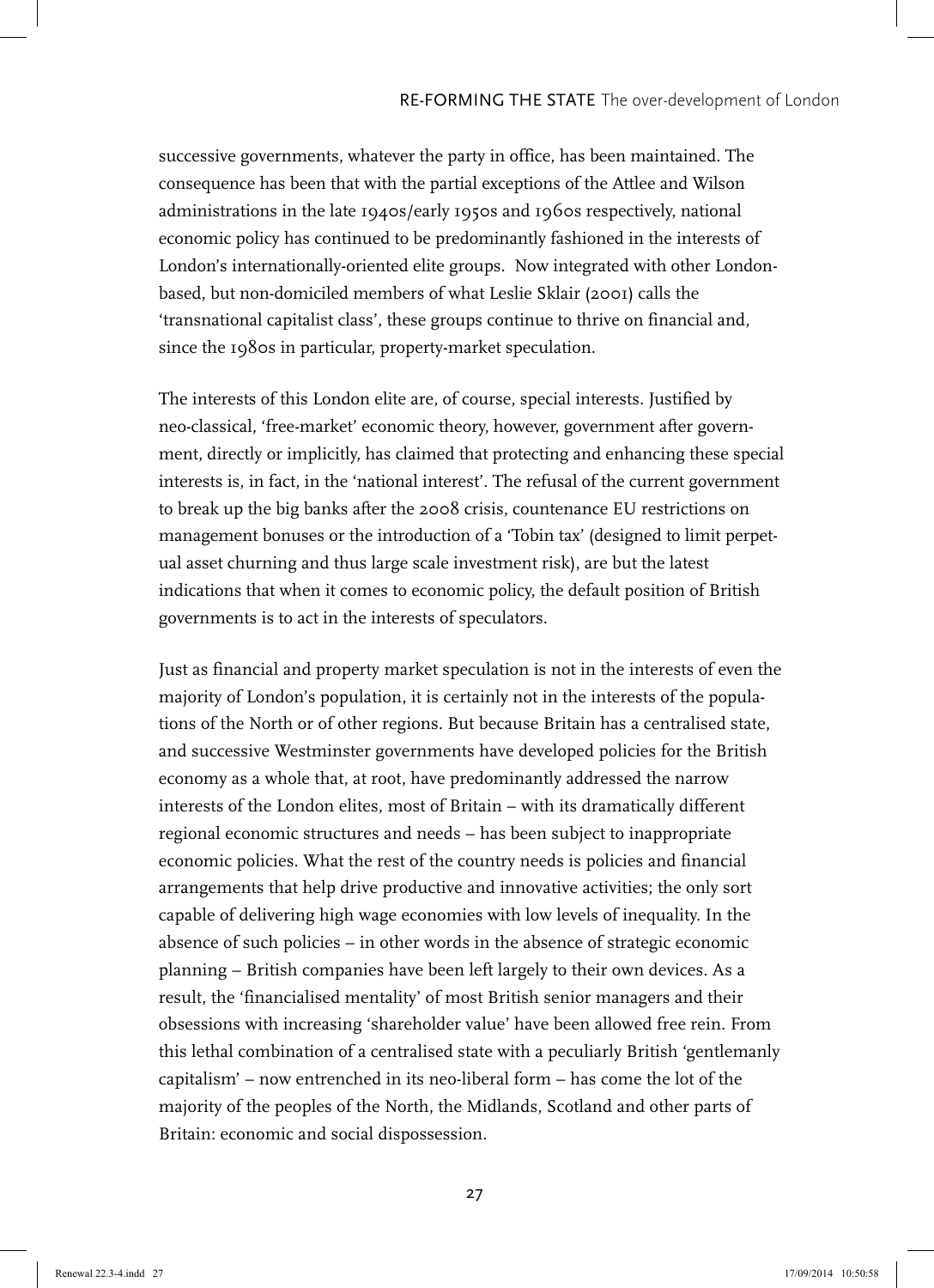# **London takes the lion's share**

In tracking the relation between London's over-development and Britain's underdevelopment, the differential share of central government funding that flows to London vis-à-vis the regions is symptomatic of the problem and contributes to it. The following data are instructive.

*Figure 2: Public expenditure on economic affairs per head of population by region, 2011-12*



Source: HM Treasury (2013)

Figure 2 indicates the per capita amounts of central government funds that went to support economic affairs in London and the English regions in 2011-12. When we recognise that 'economic affairs' includes enterprise, science and technology, employment policies and transport – and so we are talking about expenditure necessary for developing the economy – we get a measure of the extent to which London is privileged by central government budgetary policy. In that financial year (which does not appear to have been unusual) London received nearly 74 per cent more funding than the North, 88 per cent more than the South West and a whopping 108 per cent more than the Midlands. Taking England as a whole, central government expenditure on London's economic development was 86 per cent higher, per head of population, than the average for the rest of the nation.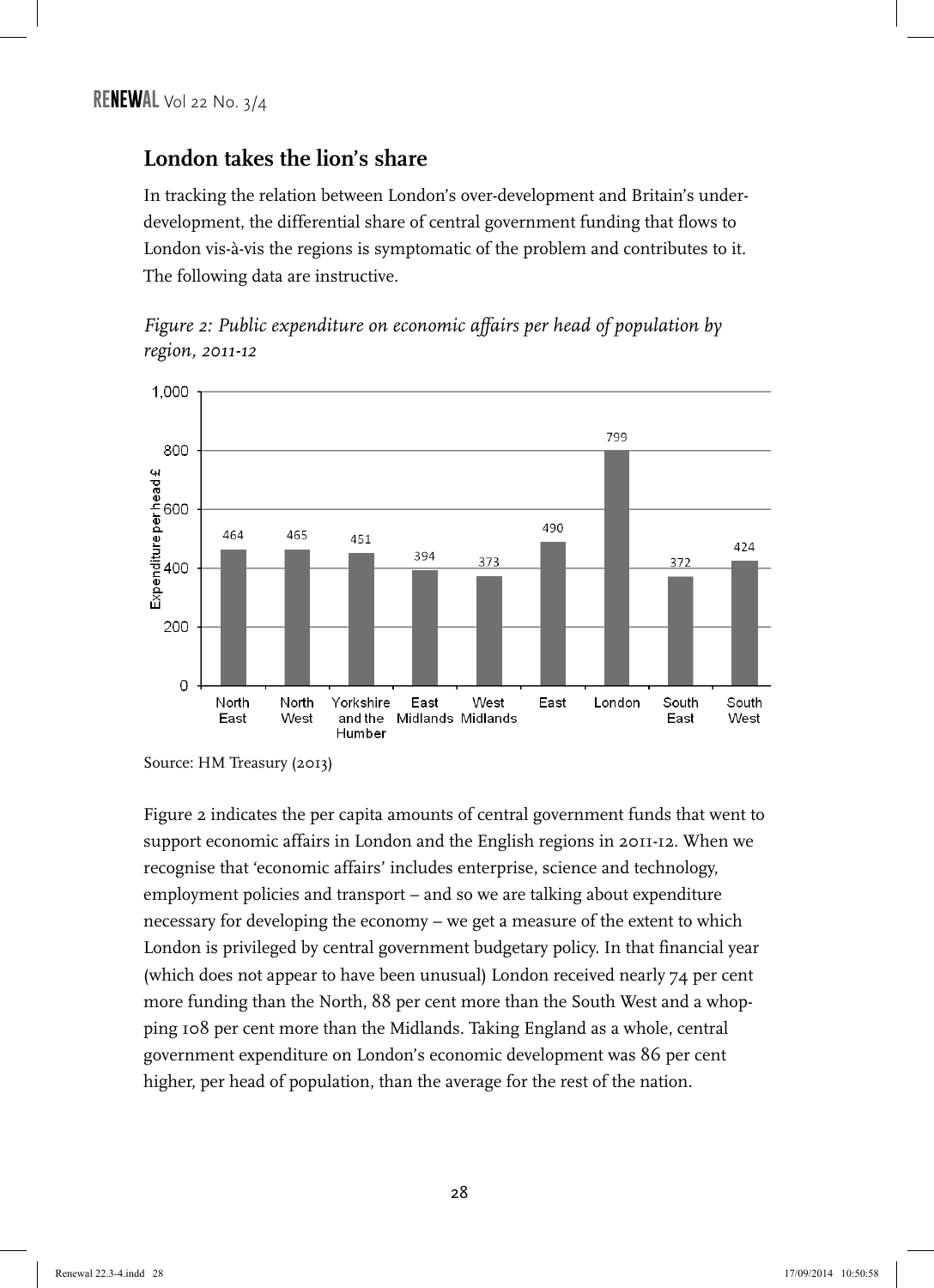

*Figure 3: Public expenditure on transport per head of population by region, 2011-12*

When we focus specifically on transport, the differentials become even starker. Figure 3 shows that in 2011-12 the central government spent 157 per cent more per capita on transport in London than it spent on transport in the North, 230 per cent more than in the Midlands and 250 per cent more than in the South West. For England as a whole, central government transport expenditure on London was, on average, 184 per cent higher per capita than for the rest of the nation.

If this was not bad enough, research by the Institute of Public Policy Research (IPPR North, 2013) indicates that, of currently planned regional transport infrastructure projects in England that involve central government funding, 66.5 per cent of the total expenditure is committed to London, while only 2 per cent is committed to the North. So staggering is this differential that it is worth repeating that the North has a population 83 per cent higher than London!

If we look at central government funding that flows to the arts and culture, similar discrepancies are evident. Of the  $f_3$ 20 million that the Arts Council distributed in England in the 2011-12 financial year,  $f$ 20 per head went to London while only  $f_3$ .60 went to the rest of the nation. In that same year, the Department of Culture, Media and Sport allocated  $f_4$ 50 million to major national cultural institutions. Of that,  $f_A$ 9 per capita went to London but only  $f_I$  per head went to the rest of England (Stark et al., 2013). Even with the recent cut in the funding for major arts and

Source: HM Treasury (2013)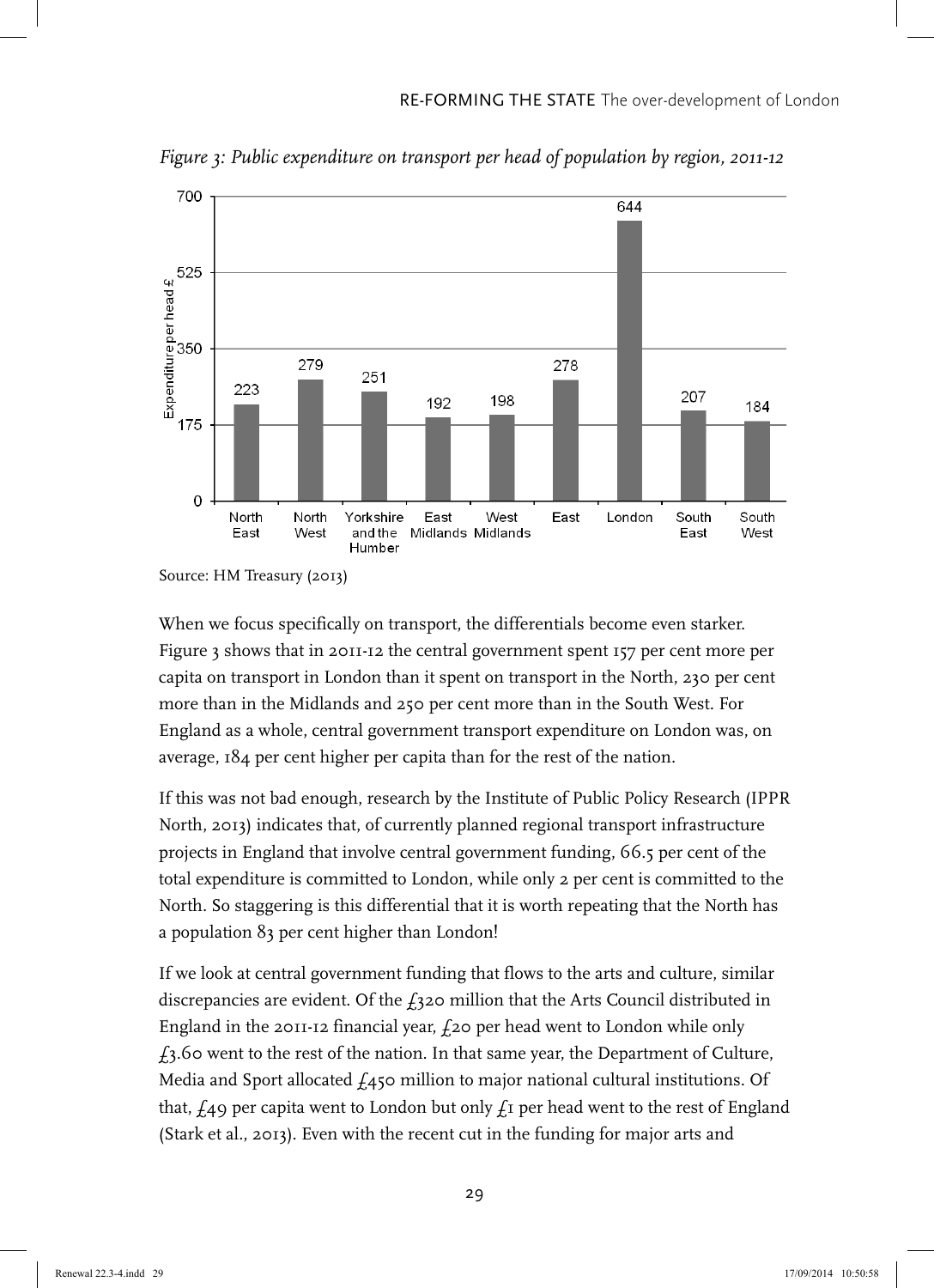cultural institutions in London, the differential between London and the rest of England remains very substantial (*Guardian* 2.7.2014).

It seems clear from these figures that the privileging of London in the policies and budgetary calculations of British governments has compounded the problems that have stemmed from the historic disinvestment of private capital in the nations and regions. Indeed, it seems likely that central government preferences have sometimes helped create a context in which disinvestment may have been encouraged (for instance, the persistent demonising of workers and trade unions rather than encouraging their involvement in reformed, more consensual systems of corporate governance). Be that as it may, one of the consequences of the long-term absence of a coherent strategy for economic rejuvenation outside of London has been a deepening of economic and social dispossession and with it, a growing disillusionment with the mainstream political parties. Once the mystifications have been stripped away, it seems clear that support for UKIP stems not so much from a concern with EU migrants supposedly taking British workers' jobs or from the xenophobia and racism sometimes associated with such concerns. It stems, at root, from the anxieties that inevitably arise when there is a lack of secure, wellpaid and locally available jobs.

# **Towards regional economic rejuvenation I – how** *not* **to pull it off**

Our argument thus far is that the confluence in London of particular class interests with one of the world's most centralised states has led to economic policies and budgetary preferences that have been inappropriate for other parts of the country (4). As such, they have contributed to the stagnation and under-development of the British nations and many of the English regions. However, this has clearly not meant there has been an absence of regionally-related initiatives in pursuit of economic rejuvenation. Indeed, British economic history of the last few decades has been replete with examples of the limited ways in which the centralised state – hostage as it is to metropolitan economic interests – has attempted to respond to dispossession and under-development in the regions and nations. It is worth discussing some of these initiatives in detail as they help to highlight both the political constraints on regional economic rejuvenation that stem from the character of the British state, and the uncoordinated and sometimes chaotic nature of the institutions and policies that have emerged from it.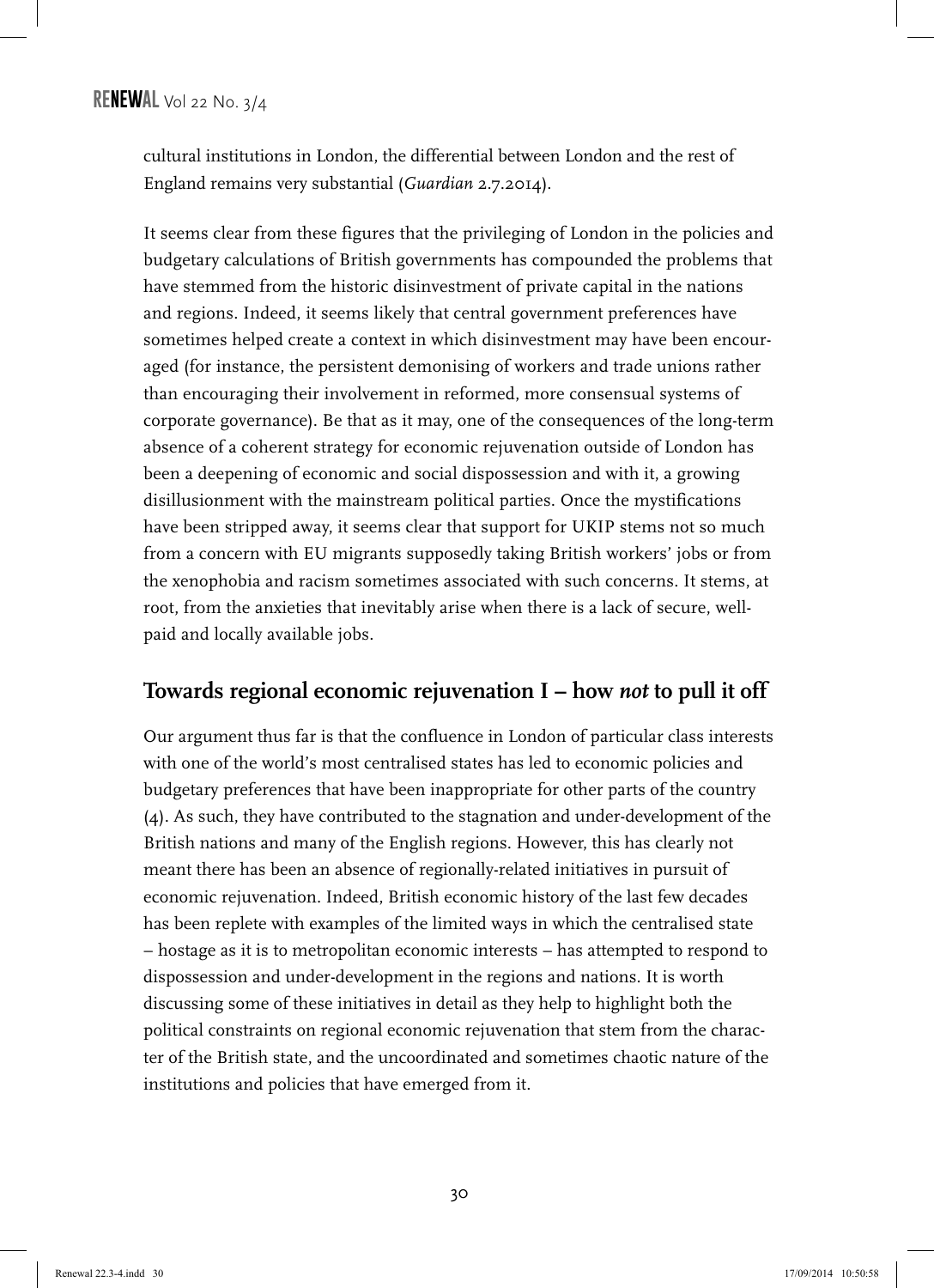#### *Pre-existing initiatives*

In 1994 the then Conservative government set up nine Government Offices for the English Regions (GOs) (5). The GOs were designed to improve coordination of government policies at the regional level, with an emphasis on regenerating local communities, improving employment prospects and skill levels, and tackling housing needs. Though the GOs were not intended to devolve power to the regions, their establishment at least signified that the central government recognised the differences among the regions and the benefits of trying to attune policies to regional circumstances.

Seemingly without thinking through the possible relation of the GOs to other initiatives, in 1999 the then Labour government launched the Regional Development Agencies (RDAs). Given the structural constraints that emanate from the nature of the British state, these can be seen as the first serious attempt to address regional economic disparities. The potential of the RDAs, however, was shackled by the fact that they did not have the power to raise their own funds and thus were reliant on funding regimes formulated by the central government. According to an evaluation by the National Audit Office, ten years into their operation, RDAs were starting to make a real difference in the regions. The NAO found that for every pound the RDAs spent on physical regeneration, an additional  $\dot{\varphi}$  = 1.80 was secured from other partners/agencies in the region. Of the  $\text{\emph{f}}_2$ .80, over half (£1.51) was from the private sector. In terms of Gross Value Added, it was estimated that  $f_3$ , 30 was added to every pound spent by RDAs. The NAO concluded that the RDAs' physical regeneration projects had clearly helped to generate growth in the regions. What is more, according to the NAO report, 'many of these projects will not realise their full benefits for many years, and independent evaluation suggests a potential return over their full lives of  $f$ 8 for every pound spent' (NAO, 2010).

Though the relative success of the RDAs was helped by the fact that they enjoyed a stable existence for a decade after their establishment, there were two inherent restrictions that limited their potential. First, the RDAs were required to prepare their Regional Economic Strategies in accordance with national economic development policy and the Treasury's economic forecasts. In other words, while RDAs were set-up to tackle the specificities of regional economic problems, these had to be handled within parameters set by the central government. Second, as the NAO report points out, RDAs did not have direct influence over all central government funding in their regions. As a result, it was difficult for them to develop the integrated approaches necessary to maximise their regional economic impacts.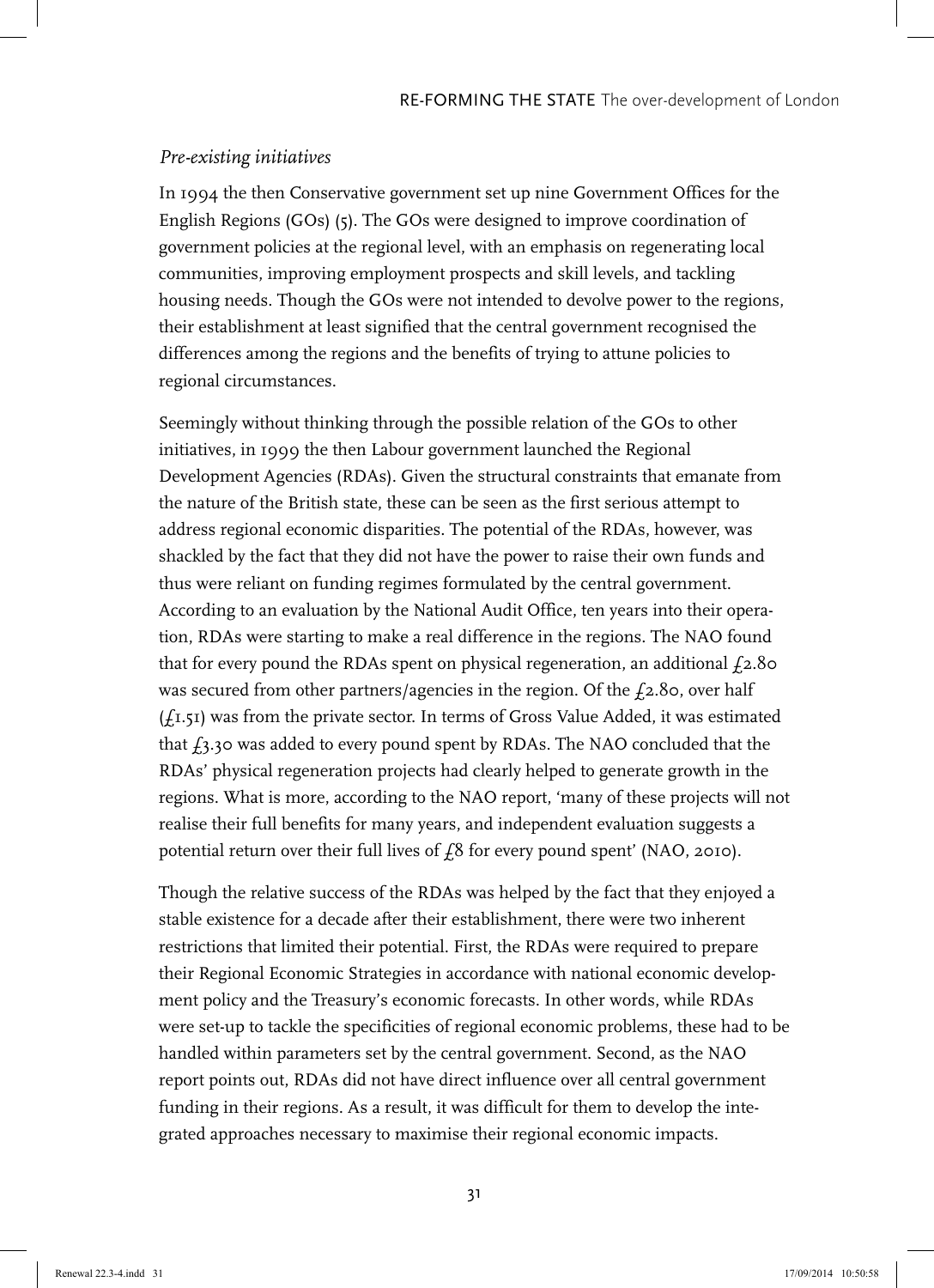The next bright idea of the Labour government was Regional Funding Allocations (RFAs). Established in 2005, the RFA process was an attempt to enhance regional inputs in formulating strategic visions for their respective economies. By combining funding streams for economic development, housing, transport and skills, the regions were invited to advise respective ministers on how these resources should be spent at the regional level. There was scope for transferring allocations from one funding stream to another and the possibility to defer funding in order to combine resources for future large-scale projects. According to an in-depth evaluation of the impact of RFAs, however, while there was more awareness among ministers and Whitehall officials of the benefits of decentralisation, RFAs 'represented "tinkering around the edges" rather than any fundamental transfer of fiscal autonomy or devolution of power' (Ayres and Stafford, 2011, 341).

The current Conservative-led government abandoned the RFA process and closed the GOs. Unfortunately for the RDAs, under the banner of a bonfire of quangos, the proverbial baby went out with the bath water. The current government abolished this promising regional initiative under legislation in 2010 and the RDAs ceased their operations in 2012. The fate of these various regional initiatives suggests that when developed and controlled by central government in a London-dominated centralised state, their success – and indeed, survival – is inevitably dependent to the whims of whatever party forms the central government.

#### *Current initiatives*

In the place of RDAs, we now have Local Enterprise Partnerships (LEPs). LEPs have been a huge step backwards in terms of regional economic development. They are partnerships advocated by local authorities and incorporate local businesses to promote economic development. But compared to RDAs, LEPs are much smaller in their geographical coverage, their remits and funding. Inevitably this constrains their capacities for success. The boundaries of some LEPs overlap with those of the City Regions. The resultant 'City Deals' consolidate the City Region as the current government's 'big idea' when it comes to regional development (6).

It must be said that there are many positives about City Regions. For example, the Leeds City Region has a vision to improve transport connectivity across northern England. If this vision comes to fruition, it will help promote cooperation among the regions and provide improved transport links, which are an essential support for production chains across the North and a prerequisite for sustainable economic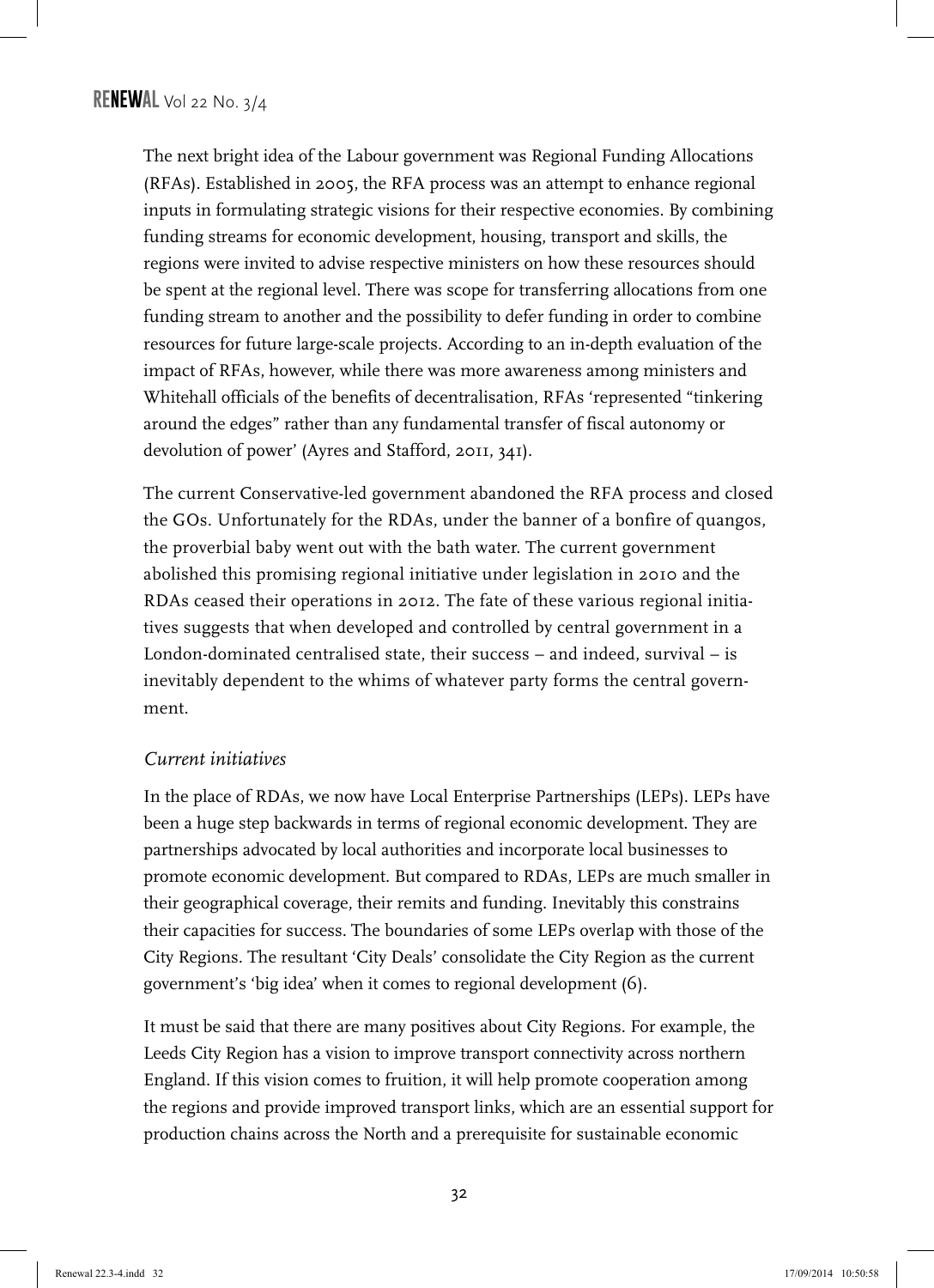growth there. The proposal to set up a 'Capital Fund Pot' – to support development initiatives – is also in the right direction. It recognises that in order to help drive economic development, more autonomy in capital spending is essential.

Other initiatives also tinker with funding streams in the City Regions. In Greater Manchester, the introduction of 'earn back' is based on the government's model of payment by results. It is a 30-year deal and will 'earn back' up to  $f_3$ 0 million a year for Greater Manchester from increased business rates. 'Earn back' monies can be reinvested in such things as transport infrastructure. In the Newcastle and Sheffield City Regions, funds can be raised for critical infrastructure by tax increment financing. They also have the ability to borrow against future business rate income in key development zones.

To further consolidate the City Region arrangements, Combined Authorities were subsequently introduced as a new governance model. The first one was the Greater Manchester Combined Authority, established in 2011, and its West Yorkshire counterpart was constituted in April 2014. Unlike the LEPs, which are partnerships, allowing local authorities to be part of more than one LEP, Combined Authorities are legal entities and each local authority can only be part of one of them. So, some semblance of administrative coherence there then? Well, in some cases, yes, but in others, no.

In Greater Manchester, this model works well as the ten local authorities have a history of cooperation going back to 1986, when the Greater Manchester County Council was abolished. In West Yorkshire, however, the Combined Authority seems destined for, at best, incoherence. For instance, the 'Leeds City Region Leaders' Board' was constituted in 2007. It consists of representatives of ten districts in West and North Yorkshire. The boundaries of the LEP and the City Region are one and the same. The West Yorkshire Combined Authority, however – of which Leeds is a part – covers only five of these districts. The Leeds City Region Deal proposal states that other local authorities will have the opportunity to join in the future and the Combined Authority could expand to cover the whole of the City Region: i.e. become coterminous with it and with the LEP (Leeds City Region, 2012). In the meantime, it is down to the local leaders to work out how best to navigate the anomalies. Given that a coherent and authoritative governance system is a necessity for the development and application of effective economic strategies, the prospects for economic rejuvenation do not look good for the people of West Yorkshire, and perhaps for some elsewhere.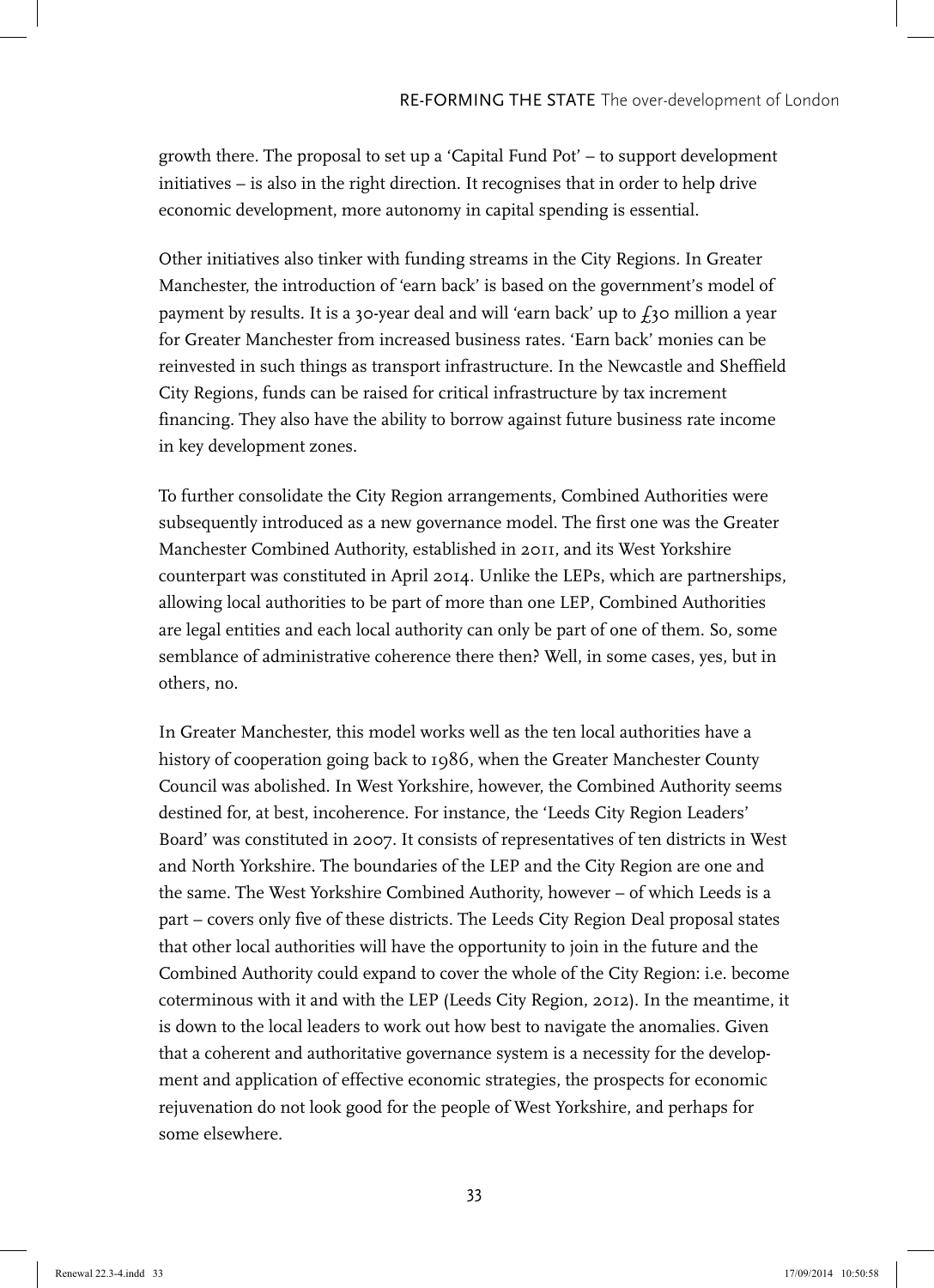#### *Current initiatives are insufficient*

Whatever the benefits for economic development that may be derived from these piecemeal initiatives, the crux of the matter is that for at least the last  $40$  years (since the formation of the metropolitan county councils in 1974 and their abolition in the 1980s) this continuous chopping and changing of governance models at the local, sub-regional and regional levels – at the behest of central government (for whatever functional and/or ideological purposes) – has wasted a lot of time, energy, resources and institutional capacities that could have been channelled into much better and more productive activities. Had there been a regional governance system with explicit commitments to strategic economic planning, it could have helped moderate the processes of deindustrialisation and economic stagnation that have destroyed communities and delivered many of the social problems we confront today. While economic planning is essential to the possibilities of economic rejuvenation in the North, the Midlands and other dispossessed regions and nations, current governance arrangements do not augur well for its prospects for success.

While it is recognised that City Regions, relative to earlier local government arrangements, enjoy a higher level of autonomy with regard to prioritising resource allocation, they have serious limitations if the goal is 'rebalancing' the British economy and with this, economic rejuvenation. First, City Regions do not have the authority to autonomously raise revenues and thus remain constrained in their capacities to direct their finances into economically productive activities. As the National Audit Office noted in its evaluation of the now defunct RDAs, without financial autonomy, integrated and coherent approaches to economic development – such as by the City Regions – become difficult and the maximisation of benefits near impossible. Second, as most of the funds for City Regions come from central government, the policy parameters they are obliged to work with are set within the national economic policy framework. As we have argued, the deep – and increasing problematic – economic asymmetries between London (and its south-eastern hinterland) and the other regions, almost certainly mean that a London-influenced national economic policy is inappropriate to the economic needs of the North and the other regions. Third, the City Region model may facilitate cooperation and collaboration between local authorities and businesses within the given region, but what about cooperation between city regions? Will this happen, or is it more likely that it will lead to inter-city-regional rivalries when they need to compete for scarce resources? Far better, surely, to have a trans-regional governance authority capable of mediating between competing City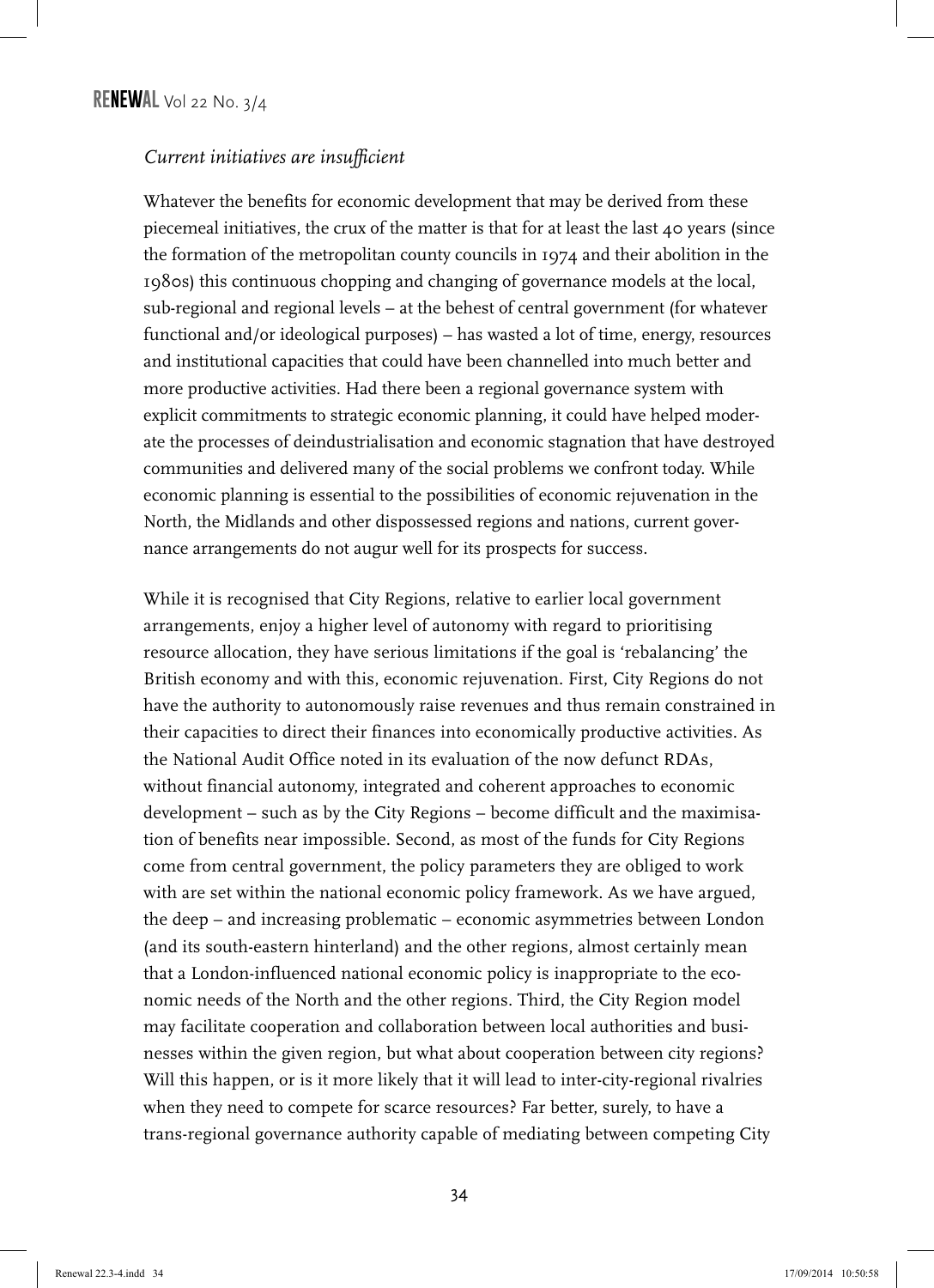Region interests and developing coherent, region-wide, autonomously-financed economic planning capacities.

#### *Possible future initiatives will also be insufficient*

Recent months have seen the publication of two reports that are likely to influence the economic policy of a future Labour Government (Adonis Review, 2014, Local Government Innovation Task Force, 2014). Both of them acknowledge the uncoordinated nature of current sub-regional initiatives to promote economic development. Both reports also recognise that, in spite of the Westminster government's pronouncements about the need for spatial dispersals of power and resources, these have remained concentrated under the control of central government. While the local government report (the 'Leese Report') focuses on the need to properly decentralise and locally empower public service delivery (including services related to employment), the Adonis Report focuses on how the existing sub-regional institutions – Local Enterprise Partnerships (LEPs) and Combined Authorities (CAs) – can be rendered fit for the purposes of rejuvenating local economies.

The Adonis Report recognises many of the problems we have indicated above, including those of institutional incoherence and lack of financial control. It seeks to expand the numbers of CAs and render the LEPs coterminous with them. It argues for a greater devolution of resources from central government and for the CAs to be allowed increased autonomy over their tax base (specifically business rates) and the use of those revenues. It seeks to encourage coordinated forms of cooperation between business, universities, local governments, central government departments and other agencies in the interests of formulating spatially-targeted industrial policies designed to drive innovation, create jobs, boost exports etc (7).

Missing from the report, however, is engagement with the other key issues that current arrangements fail to address. For instance, it does not discuss the potentially vital issue of who – institutionally – coordinates industrial policy formation across the regionally proximate CAs and LEPs and adjudicates the conflicts of interest that will inevitably arise between them (say, between the Greater Manchester and Liverpool CAs); who, in other words, will be responsible for the region-wide economic planning that will be necessary? Additionally, there is no acknowledgement in the report that under its proposals sub-regional economic development will continue to rely largely on financial disbursements from central government, as even the entire business levy is unlikely to generate the level of funding necessary, given the enormity of the economic problems that confront some of the regions.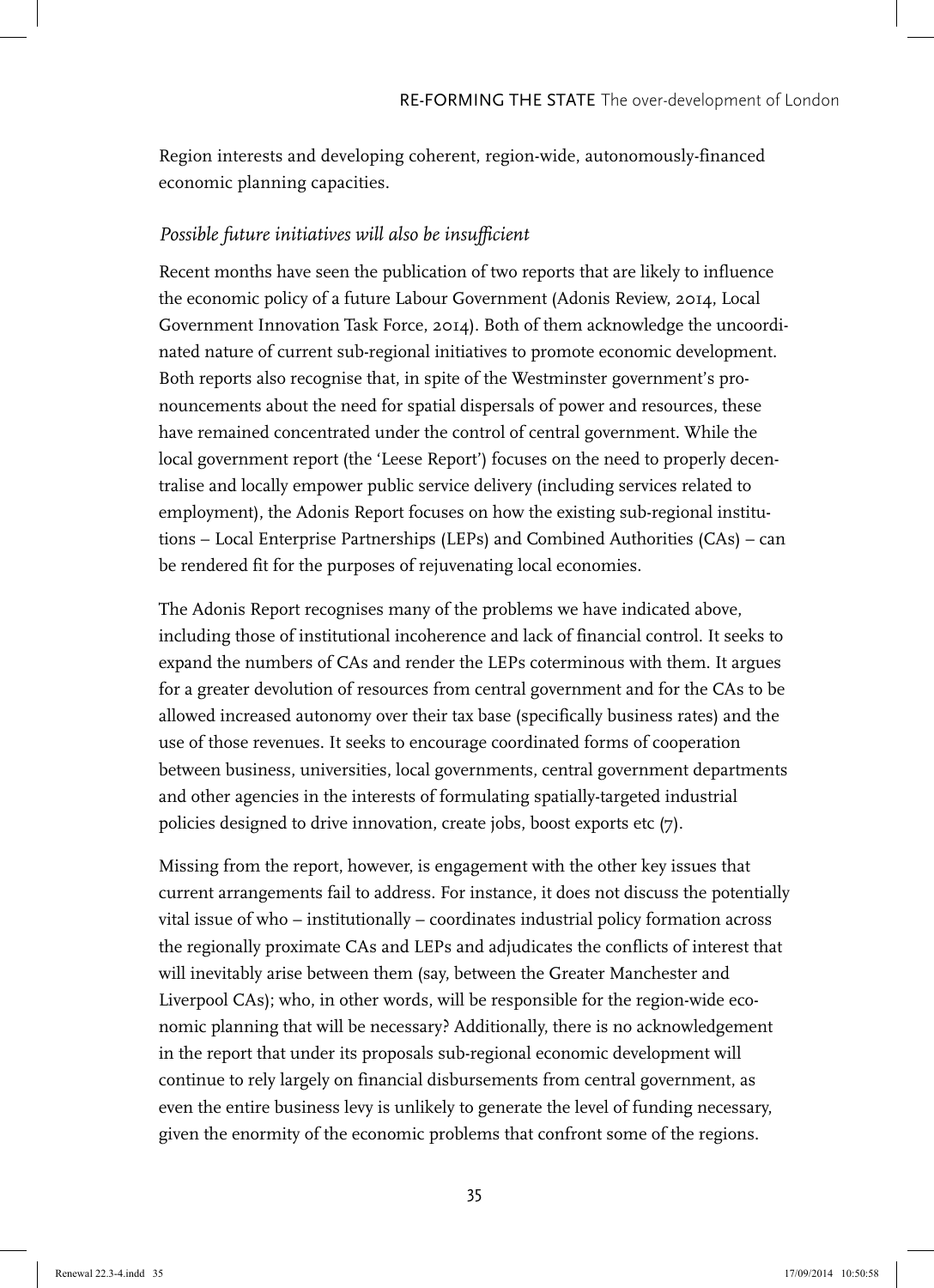What is more, the report pays no attention to the fact that, however successful its proposals might be, were they to be implemented, they would still be vulnerable to the ideologies and preferences of whatever party was in office in Westminster, just as the RDAs were. They would have no guarantee of long-term continuity.

The ultimate problem with the report, however, is that it does not understand that building the 'smarter' state with which it is concerned cannot be achieved in context of the fundamentally pre-modern state with which we are lumbered. A smarter state requires the formation of a *different* state. It was probably the inability (or refusal) to appreciate how closely linked these questions are that led Adonis and his colleagues to a revealing intellectual sleight of hand. In a section concerned to show that the UK is far below other wealthy (OECD) countries in financing local and regional expenditure from local taxes (a key measure of relative autonomy), the report presents the following chart.







What the report fails to point out is that, with the exception of Sweden (which, in any case, is far more decentralised than Britain), all of the other countries shown in Figure 4 have federal states. It is this reality that accounts for most of their variance compared to Britain.

### **Towards economic rejuvenation II – what needs to be done?**

After more than 40 years of deindustrialisation, increasing inequality and poverty, a widening North-South divide (or whatever terminological construct we might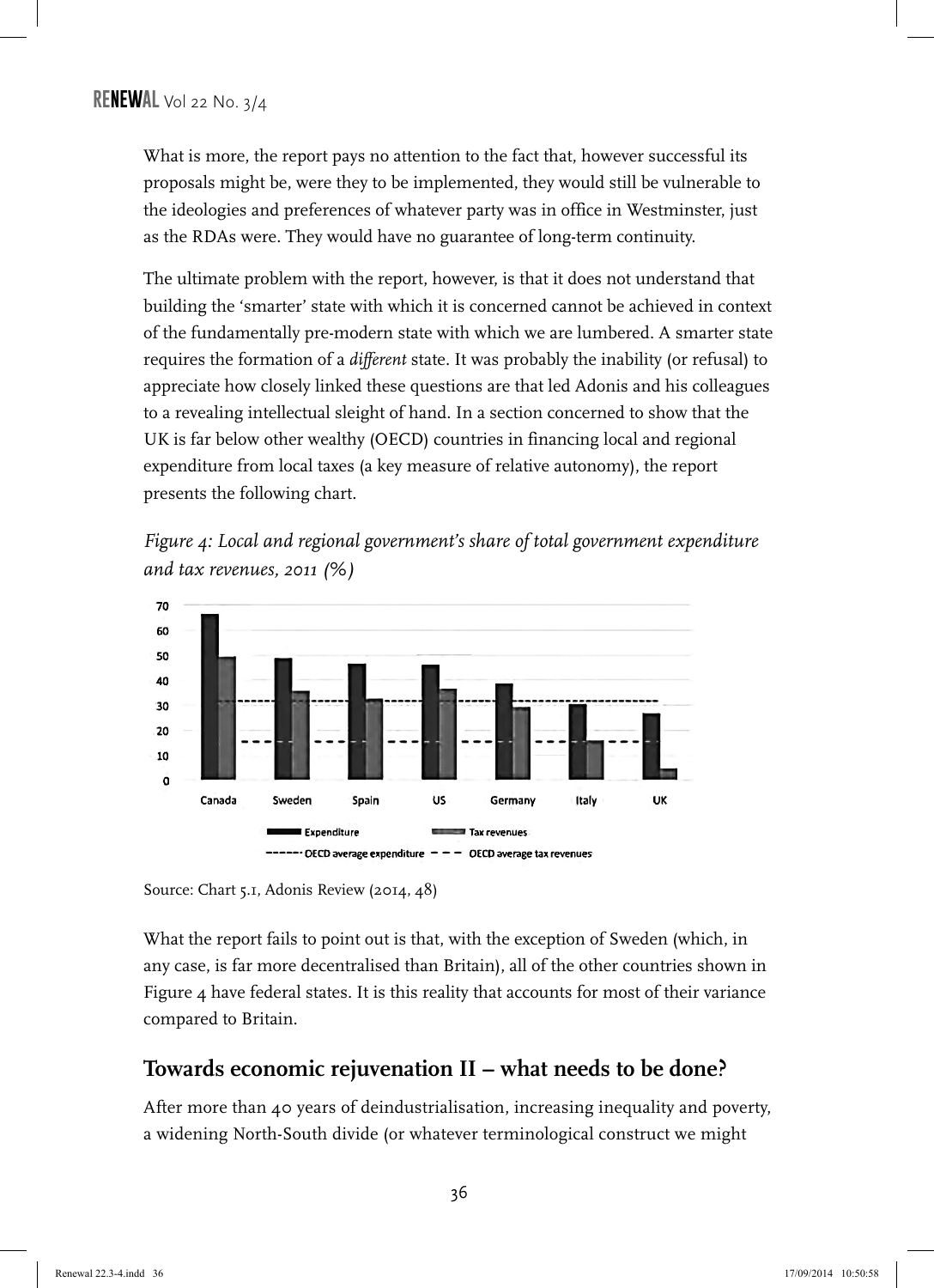place upon the social and economic fracturing of Britain), the fundamental issue for the people of the North, the Midlands, Scotland and, in varying degrees, those of every English region and British nation, is the need for structural economic transformation. We need to be clear that this is not merely about economic growth. We have had plenty of that, but built – and in the current period now being re-built – on weak foundations: financial and property market speculation, low value-added and thus low wage service industries etc. It is also about how to develop our regional economies in such a way that they – and when aggregated, the country as a whole – become capable of delivering generalised and sustainable prosperity with low levels of inequality. If this can be done, then the country's deepening social disintegration, and many of the problems it has caused (including increased support for UKIP and other far right political programmes), can be halted and reversed.

For the North, the Midlands and some other regions, radical economic transformation of their economies is necessary. Specifically, these regions need to be *re-industrialised*. While this may well involve the upgrading (technological and innovation-deepening) of existing manufacturing industries, it will also involve the encouragement of new, skill and knowledge-based ones associated, perhaps, with bio-technologies, new materials (such as the super thin, light and strong, graphene, invented at Manchester University), specialised engineering, cuttingedge electronics, low carbon energy and new types of transport equipment, and the various manufacturing related, high-end service industries that will need to be associated with them. To effect the re-industrialisation of the North and similar regions, companies engaging in new and more innovative activities, weaned off the financialised mentality of senior executives that has so damaged Britain, will need to be forged and their collective interests and those of the communities in which they are located, 'orchestrated'. The history of global capitalism tells us that this can only be done with the help of governmental institutions capable of strategic economic planning; institutions that in the North and elsewhere may wish to draw inspiration from some of the most successful examples of dynamic industrial capitalism – with relatively low inequality – in Europe (for instance Germany, Austria, Sweden, and Finland) and elsewhere – South Korea or Taiwan perhaps (see Henderson, 1993, 2005; Vartiainen, 1995). For the reasons explored here, Westminster governments are incapable of building the institutional capacities necessary for this task. As a consequence, a new type of British state is needed.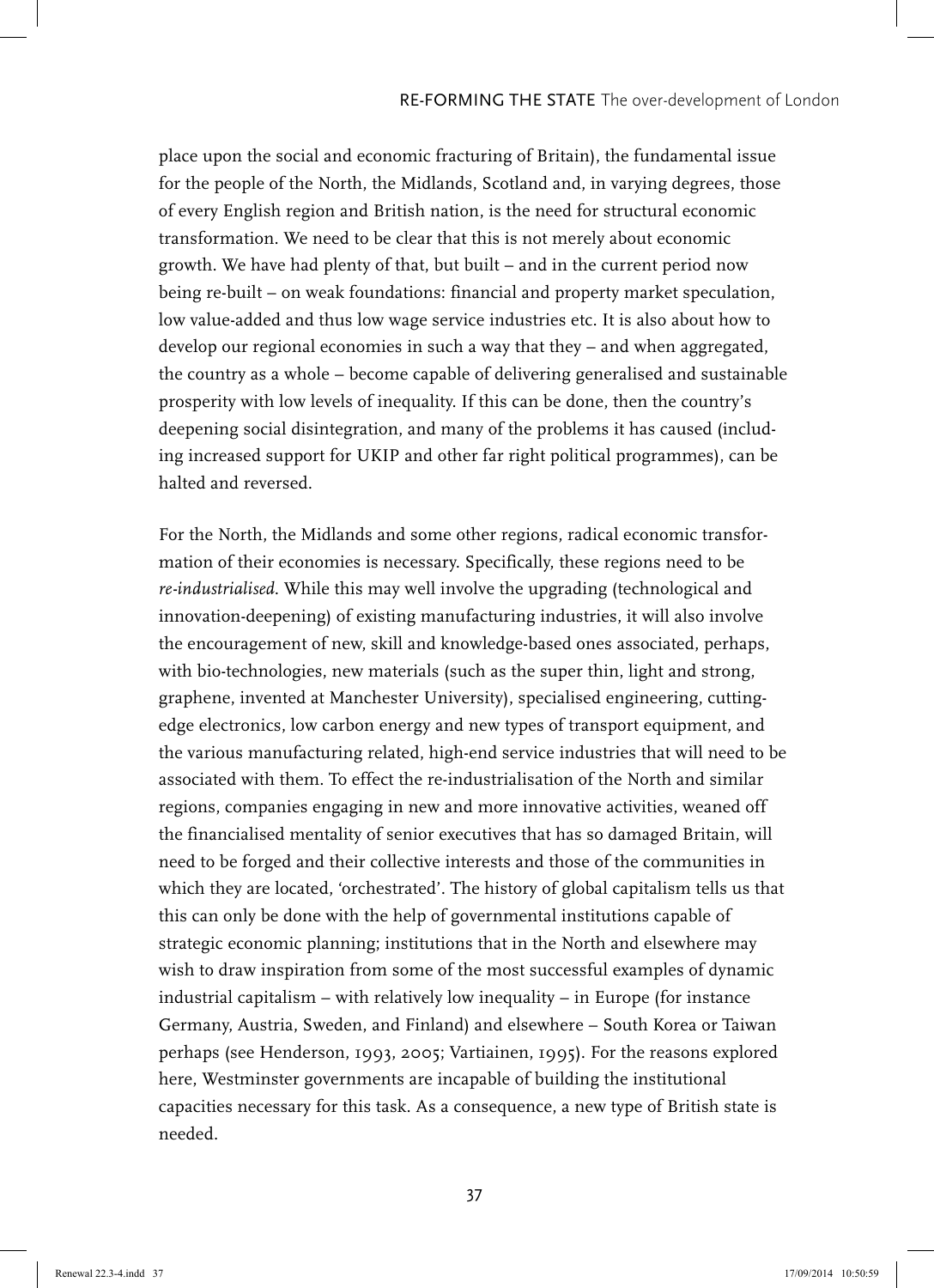#### *Re-formation of the British State*

With London working predominantly to the rhythms of the global not the national economy (and to its 'casino' aspects in particular), central government – irrespective of governing party – has lacked the intellectual vision and political will needed to help deliver economic re-structuring. Westminster policy long ago became incompatible with building high performing, skill intensive manufacturing and related industries – the only ones capable of delivering the high wage, sustainable and egalitarian economies that the North, the Midlands and the other regions need.

Other than Japan, Britain has probably the most centralised state system of any major country in the world. With this has come the concentration of economic, political and cultural power in London. To develop the vision and political will needed to rejuvenate the regions and the nations, the peoples of Britain consequently cannot rely on Westminster. Regional Britons will have to take political responsibility for their own back yards. To paraphrase Bob Marley, they will metaphorically have to 'cut the big tree down' (8) (restrict its influence). While the City Region, Combined Authorities and related initiatives are useful steps forward, after decades of neglect of the North and elsewhere, they are insufficient to the now considerable task of economic transformation. This is because they ultimately exist at the behest of central government (and thus could be dismantled should the government change) and do not have the financial autonomy – and thus the prospects of building and sustaining the institutional capacity – necessary to help drive and co-ordinate economic rejuvenation across the northern and other regions. With a population of 15 million, a political culture more similar to Scotland and Wales than to Southern England, and a GDP that even in its current, economically depressed condition, would make the North – were it a separate, sovereign state – the eighth largest economy in the EU (Northern Economic Futures Commission, 2012, 4), the North, in the English context, may well need to take the lead in arguing for the sort of political transformation of the British state that is fundamental to economic transformation.

As with Scotland, should it remain within the UK, the development of prosperous, egalitarian economies in the English regions, as well as in Wales and Northern Ireland, will require maximum devolution. We will need, in other words, the re-formation of the entire British state. In order to prevent reversals by future central governments, the re-formation of Britain will need to be secured with a written constitution. Without one, political and economic power will continue to reside in London and regional initiatives a Labour government may wish to institute will run the risk of ultimately being scuppered.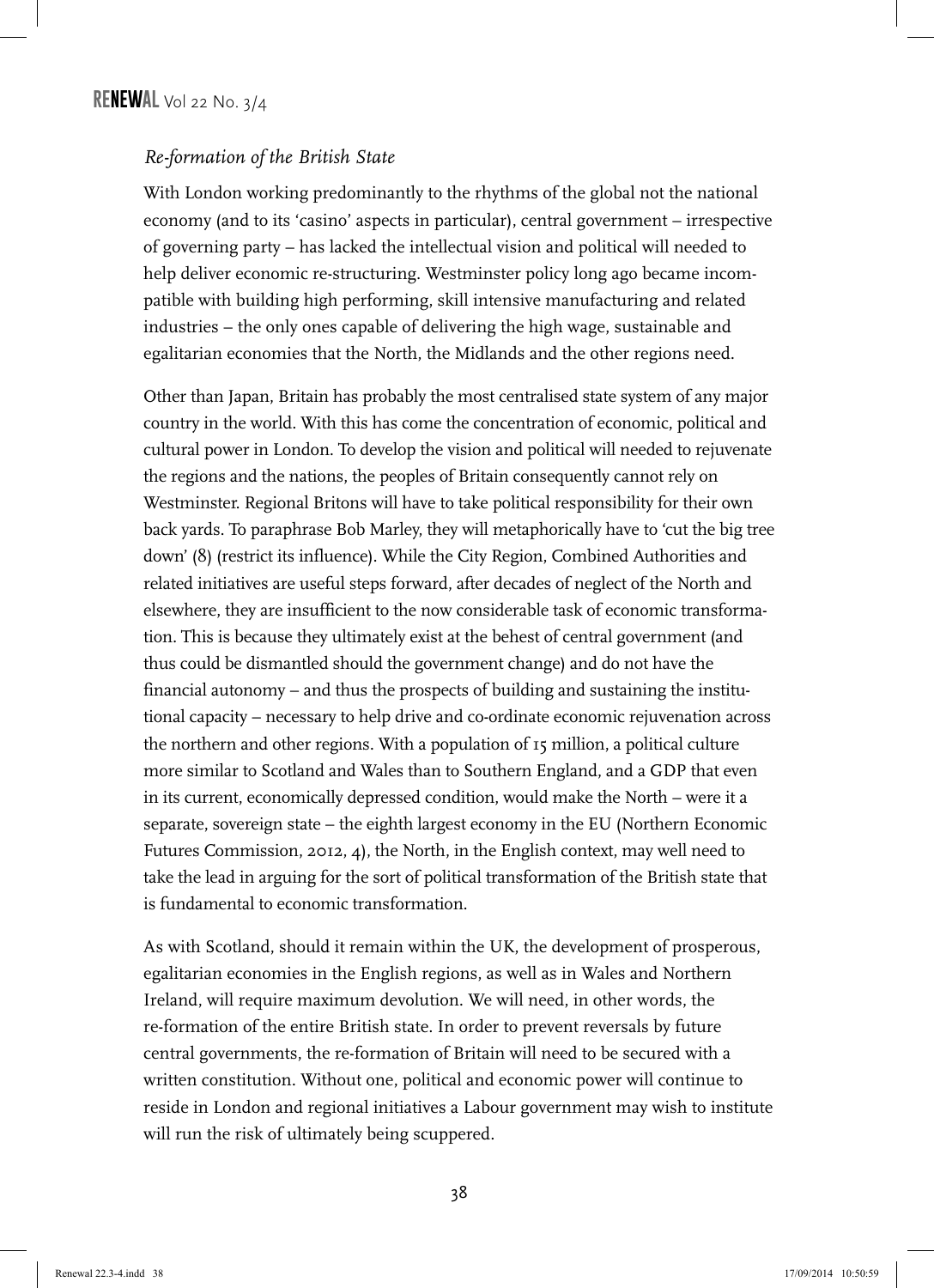There are compelling reasons why a constitutional re-making of the British state is long overdue (and the debate over the future of Scotland is forcing them to the foreground). Among those is the fact that economic transformation of the sort necessary in the North and other regions cannot be left to 'market forces' alone: companies responding to profit signals. Such signals are currently insufficient to entice private investment into the sorts of industries, research, education and training that is necessary. Consequently, transformation will require a state capable of working with businesses, trade unions and communities to become a collective industrial entrepreneur. Allied with regional development banks supplying venture capital, it will need to be a state able to raise most of its own finance and develop the democratic legitimacy, intellectual capacity and political will to engage in strategic economic planning. Short of a sovereign state, only a regional state that is part of a federal system (as with the German Länder or US or Canadian states) is able to develop those types of attributes and functions. This is why the British people need – and deserve – such a federal state.

**Jeffrey Henderson** is Professor of International Development in the School of Sociology, Politics and International Studies at the University of Bristol. He is a member of the Steering Committee of the Hannah Mitchell Foundation, an organisation that campaigns for political devolution to the North of England in the context of a federal Britain. Between 1992 and 1994 he worked informally as an advisor to Robin Cook MP, when he was Shadow Minister for Trade and Industry, and contributed to Cook's economic manifesto, *Re-Making Britain's Future*.

**Suet Ying Ho** is a Visiting Fellow in the School of Sociology, Politics and International Studies at the University of Bristol. She formerly taught urban planning at Leeds Metropolitan University and the University of Liverpool. She is a member of the Steering Committee of the Hannah Mitchell Foundation and her books include *Evaluating British Urban Policy* (Ashgate, 2003).

*The analysis and arguments sketched here were first aired at a Social Sciences Guest Lecture given by Jeffrey Henderson at Leeds Metropolitan University in February 2014. We are grateful to Angela Grier for inviting us to present our ideas at an early stage in their development.*

#### **References**

Adonis Review (2014) *Mending the Fractured Economy: Smarter State, Better Jobs*, London, Policy Network.

Ayres, S. and Stafford, I. (2011) 'Promoting decentralised and flexible budgets in England: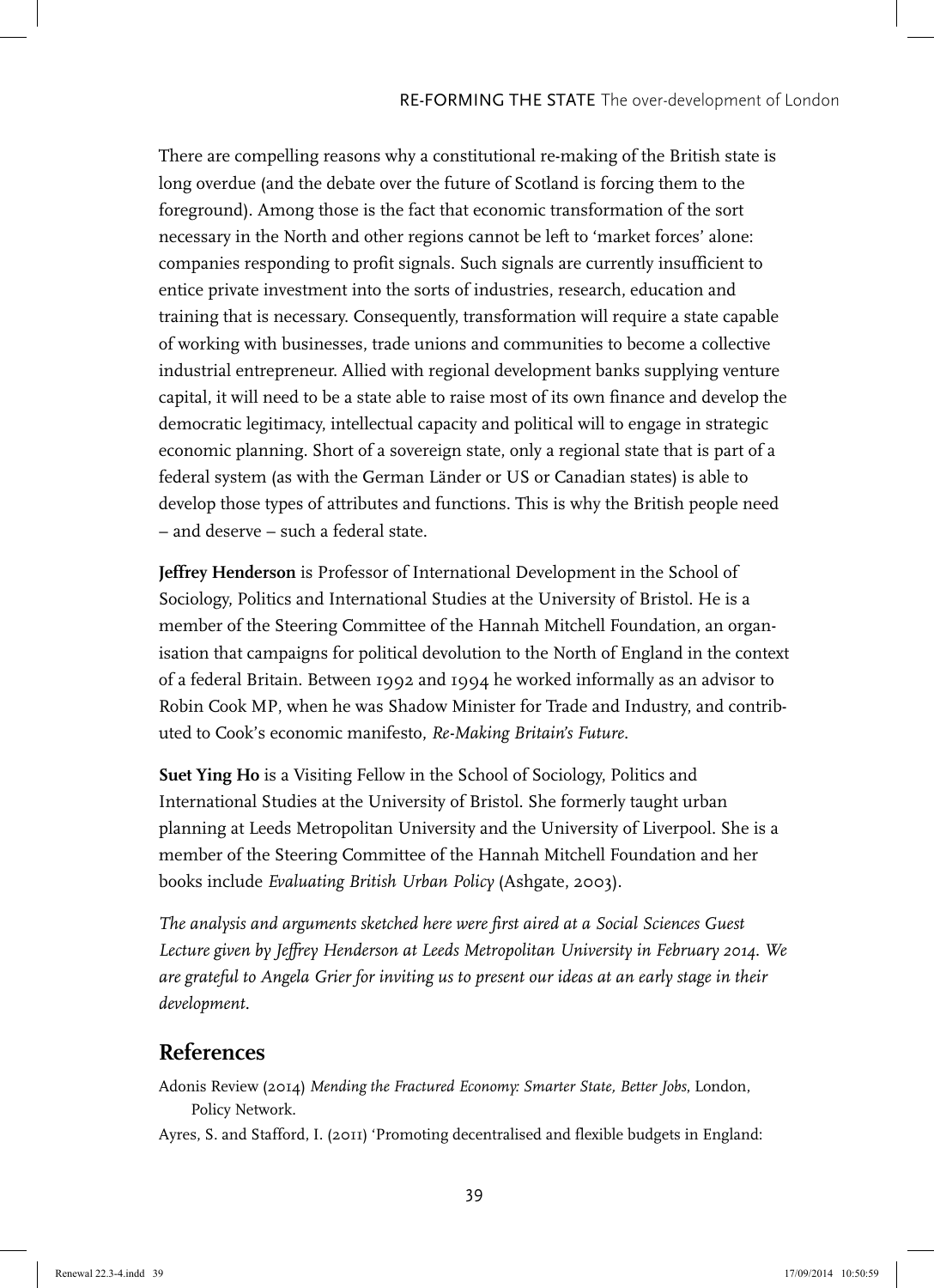lessons from the past and future prospects', *Public Policy and Administration* 27 (4): 324-45.

Best, M. H. and Humphries, J. (1986) 'The City and industrial decline', in Elbaum, B. and Lazonick, W. (eds.) *The Decline of the British Economy,* Oxford, Clarendon Press.

Boffey, D. (2013) 'Boris deputy tells rest of UK: spend tourism cash on London', *Observer* 14.9.2013.

Cabinet Office (2012) *Unlocking Growth in Cities: City Deals – Wave 1*, London, HM Government.

Cain, P. J. and Hopkins, A. G. (2002) *British Imperialism, 1688-2000* (second edition), London, Pearson Education.

Checkland, S. G. (1976) *The Upas Tree: Glasgow, 1875-1975*, Glasgow, University of Glasgow Press.

- Glasman, M. (2012) 'A tale of two cities', *Independent Labour Publications* 13.9.2012, at http:// www.independentlabour.org.uk/main/2012/09/13/a-tale-of-two-cities/.
- Henderson, J. (1993) 'Industrial policy for Britain: lessons from the East', *Renewal* 1 (2): 32-42.
- Henderson, J. (2005) 'Governing growth and inequality: the continuing relevance of strategic economic planning', in Appelbaum, R. P. and Robinson, W. I. (eds.) *Critical Globalisation Studies*, New York, Routledge.

HM Treasury (2013) *Public Expenditure Statistical Analysis 2013*, Cmd 8663.

- IPPR North (2013) *Still on the Wrong Track An Updated Analysis of Transport Infrastructure Spending*, Newcastle, IPPR North.
- Leeds City Region (2012) *Proposal: A Leeds City Region Deal.*
- Local Government Task Force (2014) *First Report: The Case for Change*, London, Local Government Association Labour Group.
- NAO (2010) *Regenerating the English Regions: Regional Development Agencies' Support to Physical Regeneration Projects*, London, HM Stationery Office.
- Northern Economic Futures Commission (2012) *Northern Prosperity is National Prosperity: A Strategy for Revitalising the UK Economy*, Newcastle, IPPR North.
- Office of National Statistics (2013) *Region and Country Profiles: Key Statistics*, 19.6.2013 (available at www.ons.gov.uk).

Sklair, L. (2001) *The Transnational Capitalist Class*, Oxford, Blackwell.

Stark, P., Gordon, C. and Powell, D. (2013) *Rebalancing Our Cultural Capital – A Contribution to the Debate on National Policy for the Arts and Culture in England*, at www.theroccreport. co.uk.

Strange, S. (1986) *Casino Capitalism*, Oxford, Blackwell.

Vartiainen, J. (1995) 'The state and structural change: what can be learned from the successful late industrialisers?' in Chang, H.-J. and Rowthorn, R. (eds.) *The Role of the State in Economic Change*, Oxford, Clarendon Press.

#### **Notes**

1. In our use of the upas tree we are indebted to the late Sydney Checkland who first used it as an economic metaphor in his book on the industrial development of Glasgow (Checkland, 1976).